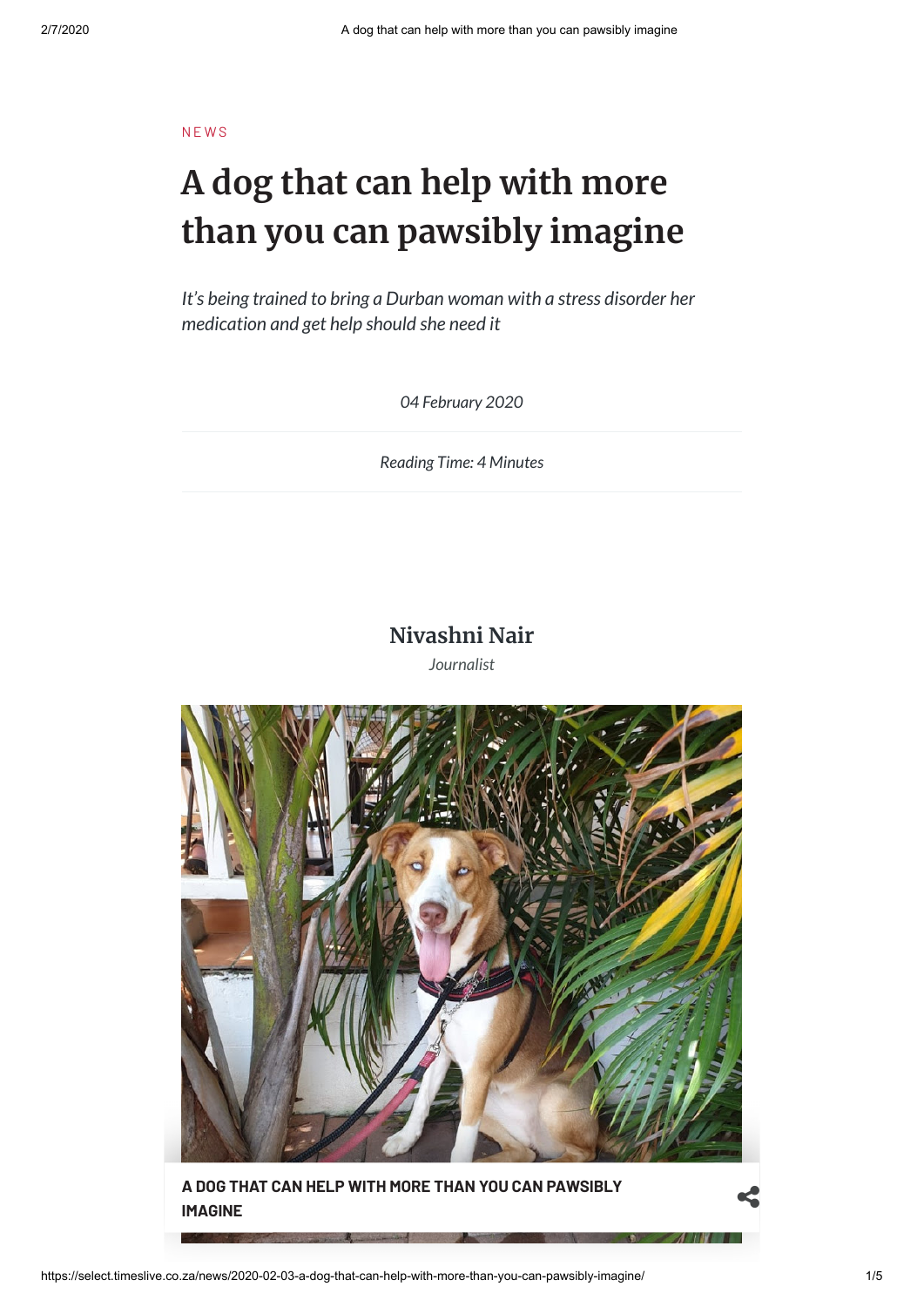*IN TRAINING Poppy is being trained as a psychiatric dog. Image:supplied*

Poppy will not magically make Tina le Roux's post-traumatic stress symptoms disappear or take away her trauma, but she is helping the Durban woman become more functional.

The husky cross ridgeback is currently being trained as a psychiatric service dog to help Le Roux, a rape survivor with post-traumatic stress disorder.

Unlike emotional-support animals, which can include birds, miniature horses, rodents and even reptiles, psychiatric dogs and their handlers have to undergo training for more than a year and have to be registered as a service dog.

"I got Poppy from Charnell Ruth at Husky Rescue KwaZulu-Natal when she was six months old. I had been doing my own research for a few months about how service dogs have helped other survivors of trauma, and was trying to find someone in SA to assist me when I found Charnell on social media."

## **" Service dogs for psychiatric conditions are still quite new in South Africa. People are used to guide dogs for blind people or those in wheelchairs "**

*- Tina le Roux, rape survivor*

"There are a lot of service dogs that have been trained for war veterans in the USA who suffer from PTSD, and after doing research it was incredible to see how these people have reintegrated into society with help from their dogs."

"I knew I needed a service dog to help me after reading these stories of victory. The only 'qualification' was my diagnosis of PTSD by a qualified psychiatrist and that I'm a survivor of rape," Le Roux told Times Select. **A DOG THAT CAN HELP WITH MORE THAN YOU CAN PAWSIBLY IMAGINE**

Le Roux said though she was still in the training phase, Poppy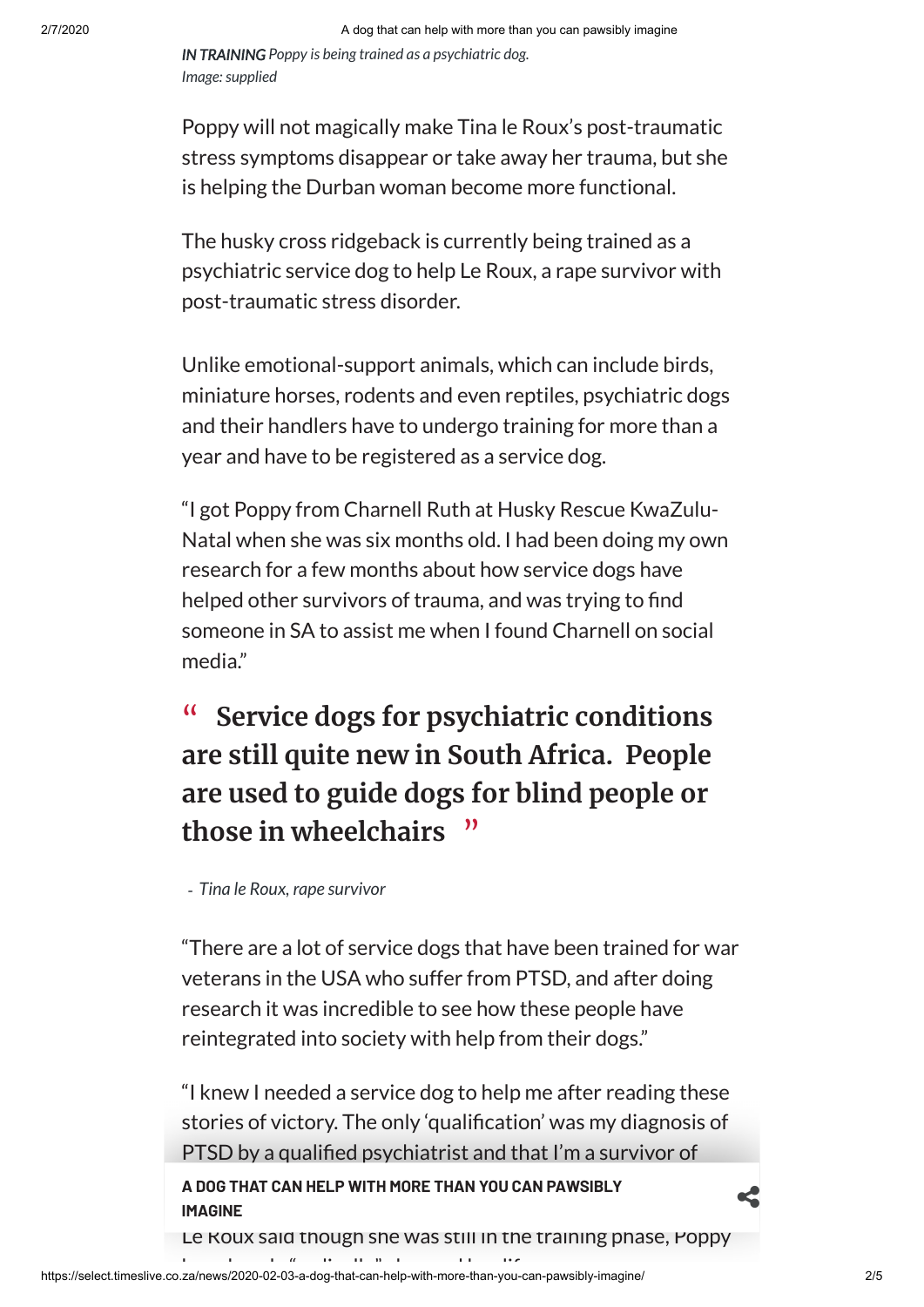2/7/2020 A dog that can help with more than you can pawsibly imagine has already "radically" changed her life.

> "I am more outgoing and confident with her by my side. Simple day-to-day tasks like going out for coffee or a walk are no longer filled with anxiety for me. She helps me at night when I wake up from nightmares by licking me – it helps me realise that the dream was not real and grounds me back into 'reality'."

> "If my PTSD triggers a 'flashback' episode, Poppy is able to sit next to me and reassure me too," she said.

Poppy is training to be able to remind Le Roux to take her medication, stand close to her so people cannot invade her personal space and trigger her, and to be able to fetch help if she needs it.

The canine wears a service-dog-in-training gear in public, sparking curiosity from those who come into contact with the pair.

"Service dogs for psychiatric conditions are still quite new in SA. People are used to guide dogs for blind people or those in wheelchairs. Because my illness is largely 'invisible', I've had to explain why Poppy is with me at times. Mostly people have reacted positively.

"At times it's difficult to stop people from wanting to come up and play with Poppy. She is incredibly beautiful, so I guess it's natural for people to want to come over, but on the other hand, when we are out together, she is a working animal, and her focus needs to remain on me."

"I'm open to explaining to people about my condition, but in the long term it would be lovely for us to be able to go out together and for me not to have to field hundreds of questions too. Some days it can be quite triggering for me," Le

# Roux said. **A DOG THAT CAN HELP WITH MORE THAN YOU CAN PAWSIBLY IMAGINE**

Animals that help the emotional wellbeing of their owners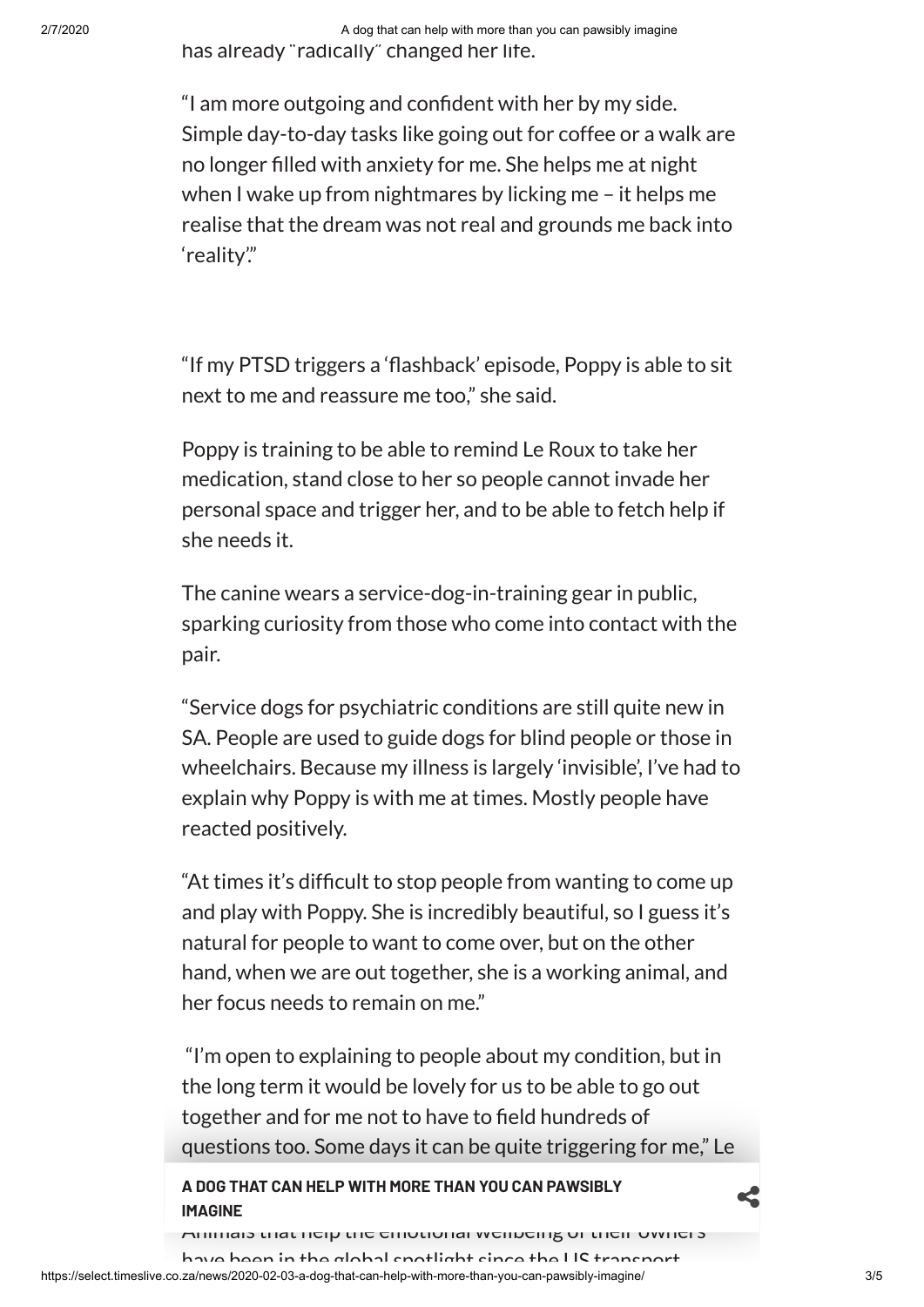2/7/2020 A dog that can help with more than you can pawsibly imagine

have been in the global spotlight since the US transport department announced a week ago that it would no longer allow emotional-support animals (ESAs) on flights.

The department said it would only allow trained service dogs, including those that assist with psychiatric challenges, on board.

This comes after airlines complained that there was an increase in ESAs as passengers were trying to get out of

paying pet fees by taking their pets – sometimes pigs, rabbits and hamsters – on board for free.

There were also instances when emotional support dogs had attacked passengers on board.

Americans can register an ESA online by paying a small fee and filling out a questionnaire without the animal being evaluated.

Charnell Ruth of Husky Rescue KZN told Times Select that ESAs, service dogs and their handlers should go through a basic obedience and socialisation training programme together.

"Both should be registered, and both should wear the relevant gear indicating their purpose. The only aspect that would then set a service dog apart from an ESA is that the service dog would undergo further specific task-orientated training to negate the shortcomings of a disabled person.

"This would eliminate unforeseen tragic incidents occurring on public transport and also eliminate the unfortunate abuse and misuse that occurs from people using the label of an ESA who don't really have a legitimate reason for having an ESA," she said.

### **RELATED ARTICLES**

N E W S **A DOG THAT CAN HELP WITH MORE THAN YOU CAN PAWSIBLY [IMAGINE](https://select.timeslive.co.za/news/2020-01-17-taylor-the-super-sniffing-spaniel-to-the-rescue-of-bushfire-hit-koalas/) Taylor the [super-sning](https://select.timeslive.co.za/news/2020-01-17-taylor-the-super-sniffing-spaniel-to-the-rescue-of-bushfire-hit-koalas/)**

1 MIN READ